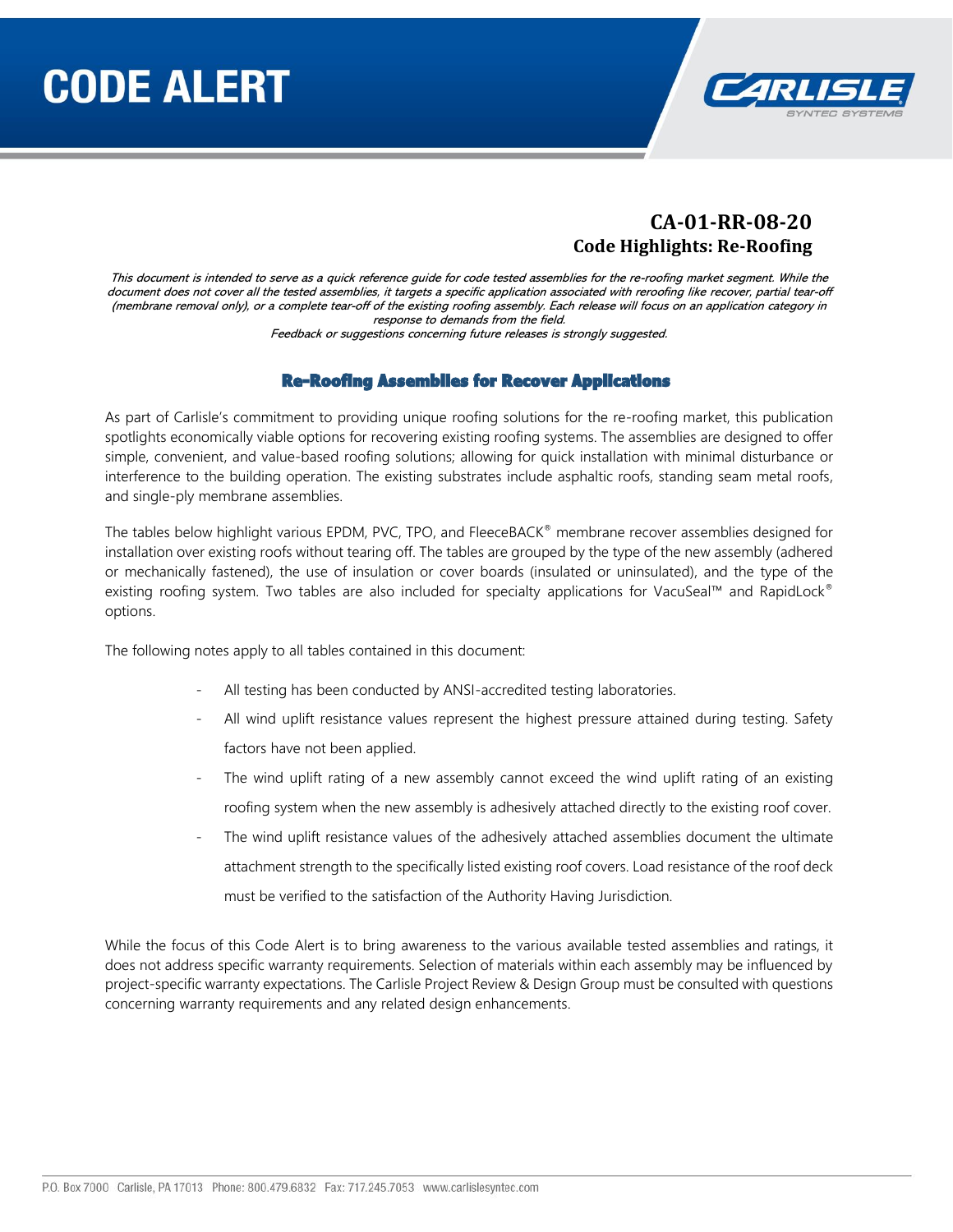# Recover Applications – Directly Adhered Membrane

| Substrate: Existing Single-Ply     |                                                                                                                                      |                                                                                                                                    |                                 |  |
|------------------------------------|--------------------------------------------------------------------------------------------------------------------------------------|------------------------------------------------------------------------------------------------------------------------------------|---------------------------------|--|
| <b>Existing Substrate</b>          | Membrane                                                                                                                             | Attachment                                                                                                                         | <b>Tested</b><br>Pressure (psf) |  |
| <b>EPDM</b>                        | Min. 100-mil Sure-Seal®/Sure-White® EPDM<br>FleeceBACK, Sure-Weld® TPO FleeceBACK or any<br>Sure-Flex® PVC FleeceBACK (Min. 105-mil) | Flexible FAST <sup>™</sup> or Flexible FAST Dual<br>Tank<br>12" o.c.                                                               | $-60$                           |  |
| <b>EPDM</b>                        | Min. 100-mil Sure-Seal/Sure-White EPDM<br>FleeceBACK, Sure-Weld TPO FleeceBACK, or any<br>Sure-Flex PVC FleeceBACK (Min. 105-mil)    | Flexible FAST or Flexible FAST Dual Tank<br>$6''$ o.c.                                                                             | $-150$                          |  |
| <b>EPDM</b>                        | Min. 100-mil Sure-Seal/Sure-White EPDM<br>FleeceBACK, Sure-Weld TPO FleeceBACK, or any<br>Sure-Flex PVC FleeceBACK (Min. 105-mil)    | Flexible FAST @ 1 gal/square (Full<br>Coverage) or Flexible FAST Dual Tank<br>(Full Coverage) splatter application @<br>3.7 lbs/sq | $-270$                          |  |
| <b>TPO</b>                         | Min. 100-mil Sure-Weld TPO FleeceBACK                                                                                                | Flexible FAST Dual Tank (Full Coverage)<br>splatter application @ 3.7 lbs/sq                                                       | $-540$                          |  |
| <b>EPDM</b>                        | Min. 100-mil Sure-Seal/Sure-White EPDM<br>FleeceBACK, Sure-Weld TPO FleeceBACK, or any<br>Sure-Flex PVC FleeceBACK (Min. 105-mil)    | Flexible FAST @ 1 gal/square (Full<br>Coverage) or Flexible FAST Dual Tank<br>(Full Coverage) splatter application @<br>3.7 lbs/sq | $-630$                          |  |
| <b>TPO</b>                         | Min. 45-mil Sure-Weld TPO                                                                                                            | CAV-GRIP® III Low-VOC Adhesive                                                                                                     | $-1170$                         |  |
| Substrate: Existing Asphaltic Roof |                                                                                                                                      |                                                                                                                                    |                                 |  |
| Multi-Ply                          | Min. 90-mil Sure-Seal FleeceBACK AFX EPDM or<br>120-mil Sure-Weld FleeceBACK AFX TPO                                                 | <b>Cold Applied Adhesive</b>                                                                                                       | $-120$                          |  |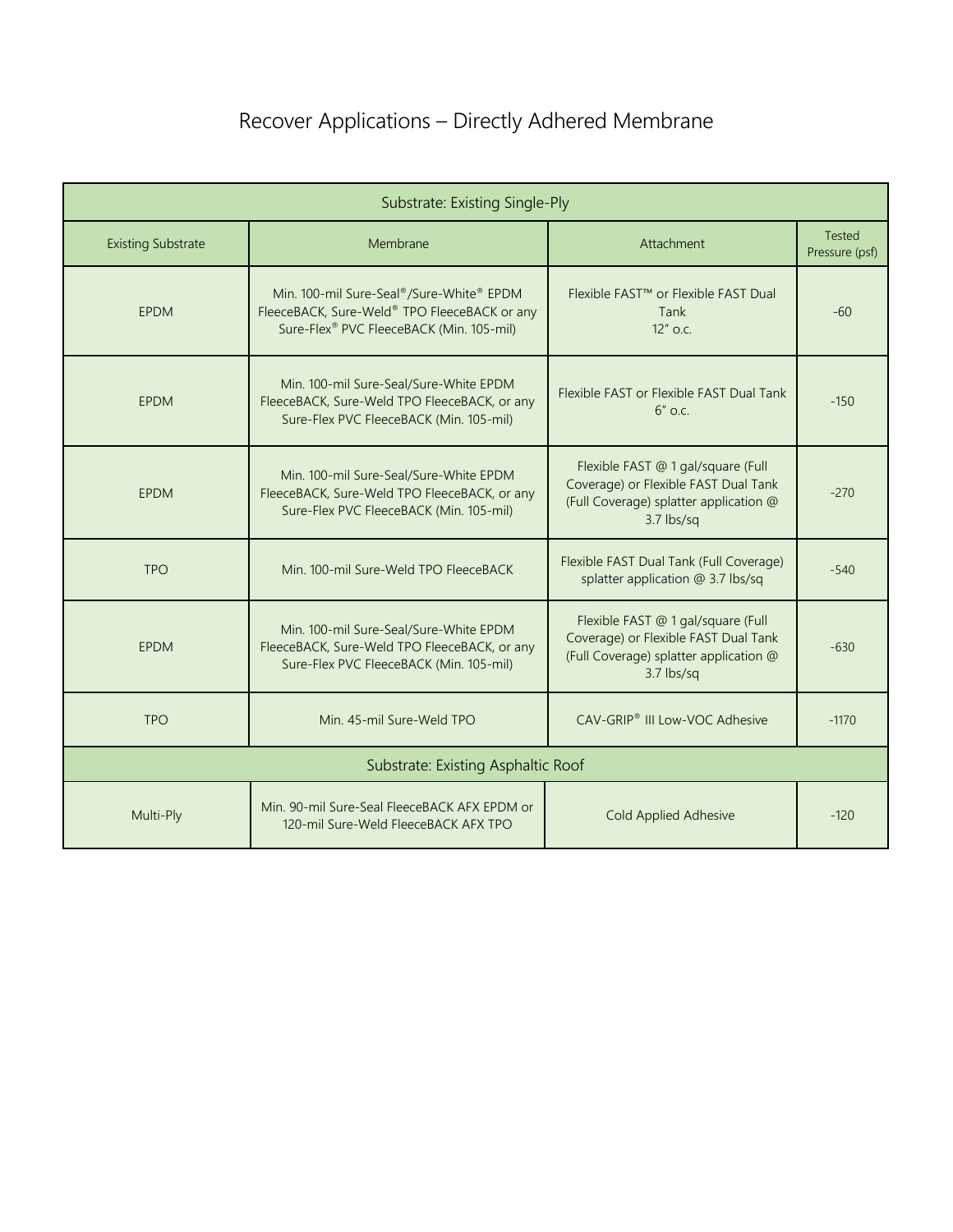## Recover Applications - Insulated Adhered Membrane

|                                                                                                                                                                              |                                                                                                      | Substrates: Existing granule surfaced BUR, smooth surfaced BUR, granule surfaced APP or SBS modified bitumen, smooth<br>surfaced SBS modified bitumen or gravel surfaced BUR (loose gravel removed)                                                                                                                                                                                                                                                                                                                                                                                                         |                                 |  |
|------------------------------------------------------------------------------------------------------------------------------------------------------------------------------|------------------------------------------------------------------------------------------------------|-------------------------------------------------------------------------------------------------------------------------------------------------------------------------------------------------------------------------------------------------------------------------------------------------------------------------------------------------------------------------------------------------------------------------------------------------------------------------------------------------------------------------------------------------------------------------------------------------------------|---------------------------------|--|
| Insulation/Cover<br><b>Board</b>                                                                                                                                             | Attachment                                                                                           | Membrane/Attachment                                                                                                                                                                                                                                                                                                                                                                                                                                                                                                                                                                                         | <b>Tested</b><br>Pressure (psf) |  |
| Min. 1/4" DensDeck <sup>®</sup><br>Prime or<br><b>SECUROCK®</b><br>Gypsum-Fiber or<br>Min. 1/2" EcoStorm<br>VSH™, SecurShield®<br><b>HD or SecurShield</b><br><b>HD Plus</b> | <b>Flexible FAST or Flexible</b><br><b>FAST Dual Tank</b><br>$12''$ o.c.<br>(6" o.c. for gravel BUR) | Min. 45-mil Sure-Seal FR, Sure-White, Sure-Tough™, or Sure-Tough FR<br>adhered using 90-8-30A, CAV-GRIP III, or EPDM x-23 Low-VOC Bonding<br>Adhesive<br>Min. 45-mil Sure-Weld membrane adhered using CAV-GRIP III, Low-<br>VOC, or Sure-Weld Bonding Adhesive.<br>Min. 100-mil Sure-Seal/Sure-White FleeceBACK, Sure-Weld FleeceBACK,<br>or any PVC FleeceBACK (Min. 105-mil) adhered using Flexible FAST<br>(FULL), Flexible FAST Dual Tank (Splatter), or HydroBond Adhesive<br>Min. 50-mil Sure-Flex PVC, Sure-Flex PVC FRS, or Sure-Flex KEE HP<br>membrane adhered using Low-VOC PVC Bonding Adhesive | $-605$                          |  |
| Min. 1/4" DensDeck<br>Prime or Min. 1/2"<br>SecurShield HD or<br>SecurShield HD Plus                                                                                         | Flexible FAST or Flexible<br><b>FAST Dual Tank</b><br>$12''$ o.c.<br>(6" o.c. for gravel BUR)        | Min. 50-mil Sure-Flex PVC or Sure-Flex PVC FRS adhered with<br><b>HydroBond Adhesive</b>                                                                                                                                                                                                                                                                                                                                                                                                                                                                                                                    |                                 |  |
|                                                                                                                                                                              | Substrate: Gravel Surfaced BUR (loose gravel removed)                                                |                                                                                                                                                                                                                                                                                                                                                                                                                                                                                                                                                                                                             |                                 |  |
| 1" Insulfoam SP                                                                                                                                                              | Flexible FAST @ 1 gal/sq<br>(Full Coverage)                                                          | Min. 100-mil Sure-Weld FleeceBACK or Sure-Flex KEE HP FleeceBACK<br>adhered using Flexible FAST @ 1 gal/sq (Full Coverage)                                                                                                                                                                                                                                                                                                                                                                                                                                                                                  | $-445$                          |  |
|                                                                                                                                                                              |                                                                                                      | Substrate: Existing Adhered EPDM Single-Ply                                                                                                                                                                                                                                                                                                                                                                                                                                                                                                                                                                 |                                 |  |
|                                                                                                                                                                              |                                                                                                      | Min. 100-mil Sure-Seal/Sure-White FleeceBACK, Sure-Weld FleeceBACK,<br>or any PVC FleeceBACK (Min. 105-mil) adhered using Flexible FAST or<br>Flexible FAST Dual Tank, 12" o.c.                                                                                                                                                                                                                                                                                                                                                                                                                             | $-90$                           |  |
| Min. 1/2" SecurShield<br><b>HD or SecurShield</b><br>HD Plus                                                                                                                 | <b>Flexible FAST or Flexible</b><br><b>FAST Dual Tank</b><br>$6"$ o.c.                               | Min. 45-mil Sure-Seal FR, Sure-White, Sure-Tough, or Sure-Tough FR<br>adhered using 90-8-30A, CAV-GRIP III, or EPDM x-23 Low-VOC Bonding<br>Adhesive<br>Min. 45-mil Sure-Weld membrane adhered using CAV-GRIP III, Low-<br>VOC. or Sure-Weld Bonding Adhesive.<br>Min. 100-mil Sure-Seal/Sure-White FleeceBACK, Sure-Weld FleeceBACK,<br>or any PVC FleeceBACK (Min. 105-mil) adhered using Flexible FAST<br>(FULL), Flexible FAST Dual Tank (Splatter), or HydroBond Adhesive<br>Min. 50-mil Sure-Flex PVC, Sure-Flex PVC FRS, or Sure-Flex KEE HP<br>membrane adhered using Low-VOC PVC Bonding Adhesive  | $-135$                          |  |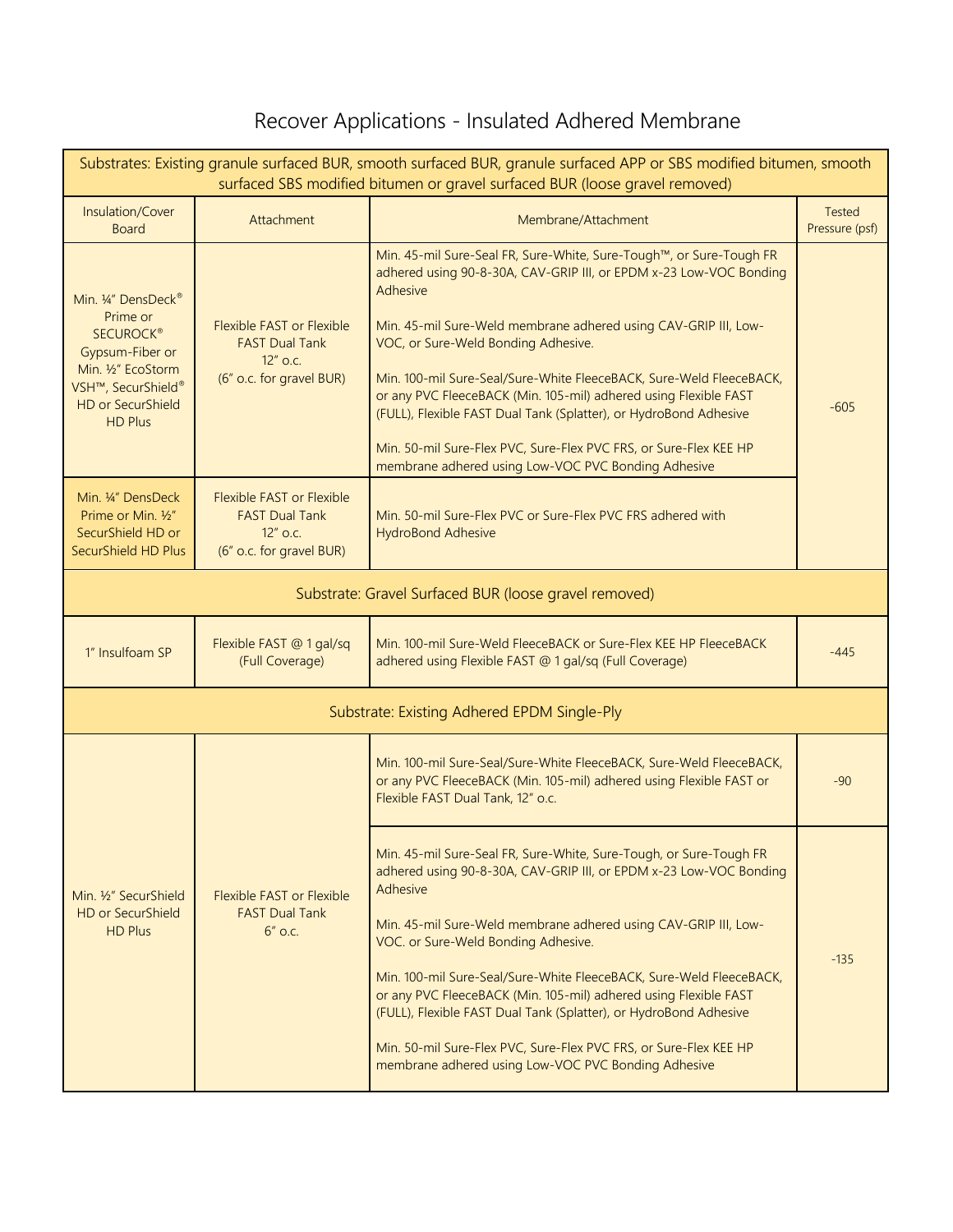### Recover Applications – Mechanically Fastened Membrane (Optional Insulation)

| Substrates: Existing granule surfaced BUR, smooth surfaced BUR, granule surfaced APP or SBS modified bitumen or smooth surfaced SBS modified<br>bitumen |                                                                              |                                                       |                                                                    |                                       |                          |
|---------------------------------------------------------------------------------------------------------------------------------------------------------|------------------------------------------------------------------------------|-------------------------------------------------------|--------------------------------------------------------------------|---------------------------------------|--------------------------|
| <b>Deck</b>                                                                                                                                             | Insulation                                                                   | Membrane                                              | Fasteners / Plates                                                 | Attachment                            | Tested<br>Pressure (psf) |
| Min. 22-ga. Steel                                                                                                                                       | (Optional)                                                                   | Min. 45-mil Sure-Weld/<br>Sure-Weld Extra             | Carlisle HP-X Fasteners / Piranha<br>Plates                        | 12' sheets fastened<br>$12''$ o.c.    | $-60$                    |
| Min. 19/32"<br>Plywood or Wood<br>Plank                                                                                                                 | (Optional)                                                                   | Min. 60-mil Sure-Weld/<br>Sure-Weld Extra             | Carlisle HP-X Fasteners / Piranha<br>Plates                        | 10' sheets fastened<br>$6''$ o.c.     | $-90$                    |
| Min. 22-ga. Steel                                                                                                                                       | (Optional)                                                                   | Min. 45-mil Sure-Weld/<br>Sure-Weld Extra             | Carlisle HP-X Fasteners / Piranha<br>Plates                        | 10' or 12' sheets<br>fastened 6" o.c. | $-105$                   |
| Min. 22-ga. Steel                                                                                                                                       | (Optional)                                                                   | Min. 45-mil Sure-<br>Tough or Sure-Tough<br><b>FR</b> | Carlisle HP-X Fasteners / Polymer<br>Batten or Metal Fastening Bar | 8' sheets fastened<br>$12''$ o.c.     | $-60$                    |
| Min. 22-ga. Steel                                                                                                                                       | (Optional)                                                                   | Min. 45-mil Sure-<br>Tough or Sure-Tough<br><b>FR</b> | Carlisle HP Fasteners / Polymer<br>Seam Plates                     | 10' sheets fastened<br>$6''$ o.c.     | $-90$                    |
| Min. 22-ga. Steel                                                                                                                                       | Min. 3/8" R-<br>Tech FanFold,<br>1/4" DensDeck                               |                                                       | Carlisle HP-X Fasteners / Piranha<br>Plates                        | 81" sheets fastened<br>12" o.c.       | $-75$                    |
|                                                                                                                                                         | Prime or<br><b>SECUROCK</b><br>Gypsum-Fiber<br>or Min. 1/2"<br>EcoStorm VSH, | Min. 50-mil Sure-Flex<br>PVC or KEE HP                | Carlisle HP-X Fasteners / Oval<br><b>Barbed Plates</b>             | 10' sheets fastened<br>$6"$ o.c.      | $-90$                    |
| Min. 19/32"<br>Plywood or Wood<br>Plank                                                                                                                 | SecurShield<br><b>HD</b>                                                     |                                                       | Carlisle HP-X Fasteners / Piranha<br>Plates                        | 81" sheets fastened<br>$6''$ o.c.     | $-120$                   |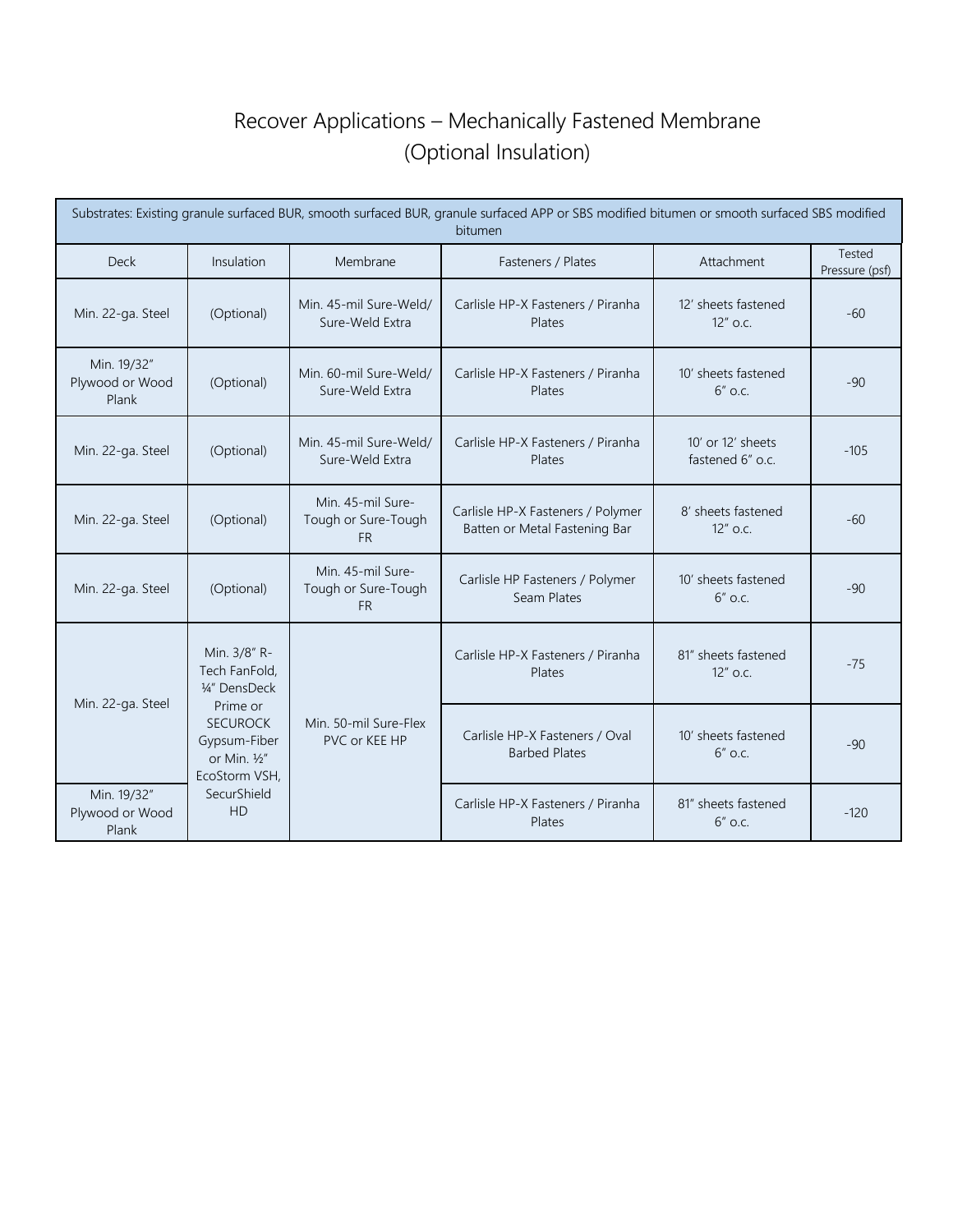#### Recover Applications - Induction Welded Assemblies

| Substrates: Existing granule surfaced BUR, smooth surfaced BUR, granule surfaced APP or SBS modified bitumen or smooth<br>surfaced SBS modified bitumen |                                                                                               |                                               |                                                       |                                                                       |                          |
|---------------------------------------------------------------------------------------------------------------------------------------------------------|-----------------------------------------------------------------------------------------------|-----------------------------------------------|-------------------------------------------------------|-----------------------------------------------------------------------|--------------------------|
| <b>Deck</b>                                                                                                                                             | <b>Insulation</b>                                                                             | Membrane                                      | <b>Fasteners</b>                                      | <b>Fastening Density</b>                                              | Tested<br>Pressure (psf) |
| Min. 22-ga. Steel                                                                                                                                       | (Optional)                                                                                    | Min. 45-mil Sure-Weld/<br>Sure-Weld Extra TPO | Carlisle HP-X Fasteners /<br><b>RhinoBond Plates</b>  | 1 per 5.3 ft <sup>2</sup><br>(6 parts per 4x8<br>area/board)          | $-90$                    |
| Min. 19/32"<br>Plywood or Wood<br>Plank                                                                                                                 | (Optional)                                                                                    | Min. 45-mil Sure-Weld/<br>Sure-Weld Extra TPO | Carlisle HP-X Fasteners and<br><b>RhinoBond Plate</b> | 1 per 4 $ft^2$<br>$(2 \times 2$ ft grid pattern)                      | $-90$                    |
| Min. 22-ga. Steel                                                                                                                                       | Min. 3/8" R-<br>Tech FanFold,<br>1/4" DensDeck<br>Prime or<br><b>SECUROCK</b><br>Gypsum-Fiber | Min. 50-mil Sure-Flex<br>PVC or KEE HP        | Carlisle HP-X Fasteners /<br><b>RhinoBond Plates</b>  | 1 per 5.3 ft <sup>2</sup><br>(6 parts per $4 \times 8$<br>area/board) | $-90$                    |
| Min. 19/32"<br>Plywood or Wood<br>Plank                                                                                                                 | or Min. $\frac{1}{2}$ "<br>EcoStorm VSH,<br>SecurShield<br><b>HD</b>                          |                                               | Carlisle HP-X Fasteners and<br><b>RhinoBond Plate</b> | 1 per 4 $ft^2$<br>$(2 \times 2$ ft grid pattern)                      | $-90$                    |

## Recover Applications – Metal Retrofit Assemblies

| Substrate: Existing Standing Seam Metal Roof             |                                                  |                                                                  |                                                                 |                                 |  |
|----------------------------------------------------------|--------------------------------------------------|------------------------------------------------------------------|-----------------------------------------------------------------|---------------------------------|--|
| Insulation                                               | Membrane<br>Fasteners / Plates                   |                                                                  | Attachment                                                      | <b>Tested</b><br>Pressure (psf) |  |
| One or more layers,<br>any combination, any<br>thickness | Min. 45-mil Sure-Tough<br><b>FPDM</b>            | HP Purlin or Retrodriller Fasteners /                            | Max. 78" Purlins fastened 12" o.c.                              | $-60$                           |  |
|                                                          |                                                  | 2" Polymer Seam Plates                                           | 60" Purlins fastened 12" o.c. with<br>9" PS R.U.S.S.            |                                 |  |
| One or more layers,<br>any combination, any<br>thickness | Min. 50-mil Sure-Flex PVC<br>or Sure-Flex KEE HP | HP Purlin or Retrodriller Fasteners /<br>Piranha Plates          | Max, 75" Purlins fastened 18" o.c.                              | $-60$                           |  |
|                                                          |                                                  |                                                                  | 120" Purlins fastened 12" o.c.                                  |                                 |  |
| One or more layers,<br>any combination, any<br>thickness | Min. 60-mil Sure-Weld TPO                        | HP Purlin or Retrodriller Fasteners /<br><b>RhinoBond Plates</b> | 120" Purlins fastened 12" o.c.                                  | $-60$                           |  |
| One or more layers,<br>any combination, any<br>thickness |                                                  | HP Purlin or Retrodriller Fasteners /                            | Max. 138" Purlins fastened 12"<br>O.C.                          | $-60$                           |  |
|                                                          | Min. 45-mil Sure-Weld TPO                        | Piranha Plates                                                   | Max. 138" Purlins fastened 12"<br>o.c. with 10" TPO PS R.U.S.S. | $-75$                           |  |